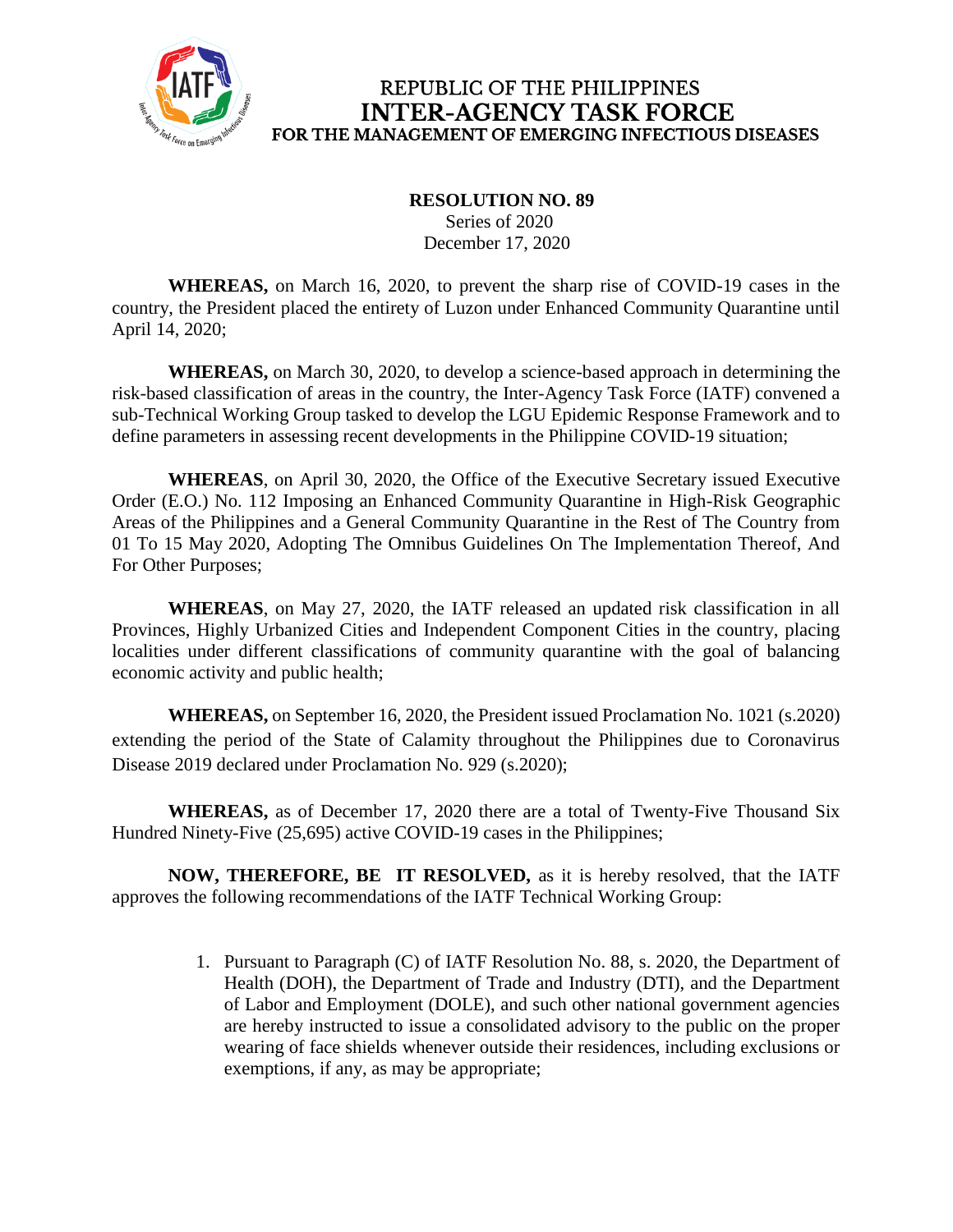

- 2. Fully cognizant of the economic impact of the COVID-19 on the economy, particularly to the micro, small and medium business establishments, the IATF appeals to LGUs to provide regulatory relief or assistance to businesses such as but not limited to deferment of the payment deadlines for local government business fees which are/were not permitted to operate or adversely affected under different community quarantine classifications and/or guidelines issued by the DTI;
- 3. Foreign nationals with valid and existing visas under Section  $9(e)$  and  $9(g)$  of Commonwealth Act No. 613, as amended, who leave the Philippines starting December 17, 2020 may be allowed entry into the Philippines, subject to the following conditions:
	- a) they have valid and existing visa on the date of arrival;
	- b) with pre-booked quarantine facility;
	- c) with pre-booked COVID-19 testing at a laboratory operating at the airport; and
	- d) subject to the maximum capacity of inbound passengers at the port and date of entry.

The foregoing is without prejudice to immigration laws, rules and regulations such that the Commissioner of Immigration shall have the exclusive prerogative to decide on waiver or recall of exclusion orders for the above foreign nationals, including other foreign nationals who have entered the Philippines by virtue of Inter-Agency Task Force resolutions;

The Bureau of Immigration shall issue the guidelines for the implementation of the foregoing including the necessary coordination with the airlines; and

4. The IATF directs the National Golf Association of the Philippines (NGAP) to cease and desist in the expansion of permissible accessory activities in golf clubs such as the reopening of locker rooms for golfers, among others, pending the review, amendment, modification, or approval of health protocols by the appropriate government agencies. The NGAP is hereby ordered to transmit its proposed protocols for golf to the DOH and the DOLE for vetting.

**RESOLVED FURTHER,** that the Chairperson and the Co-Chairperson shall be duly authorized to sign this Resolution for and on behalf of the Inter-Agency Task Force.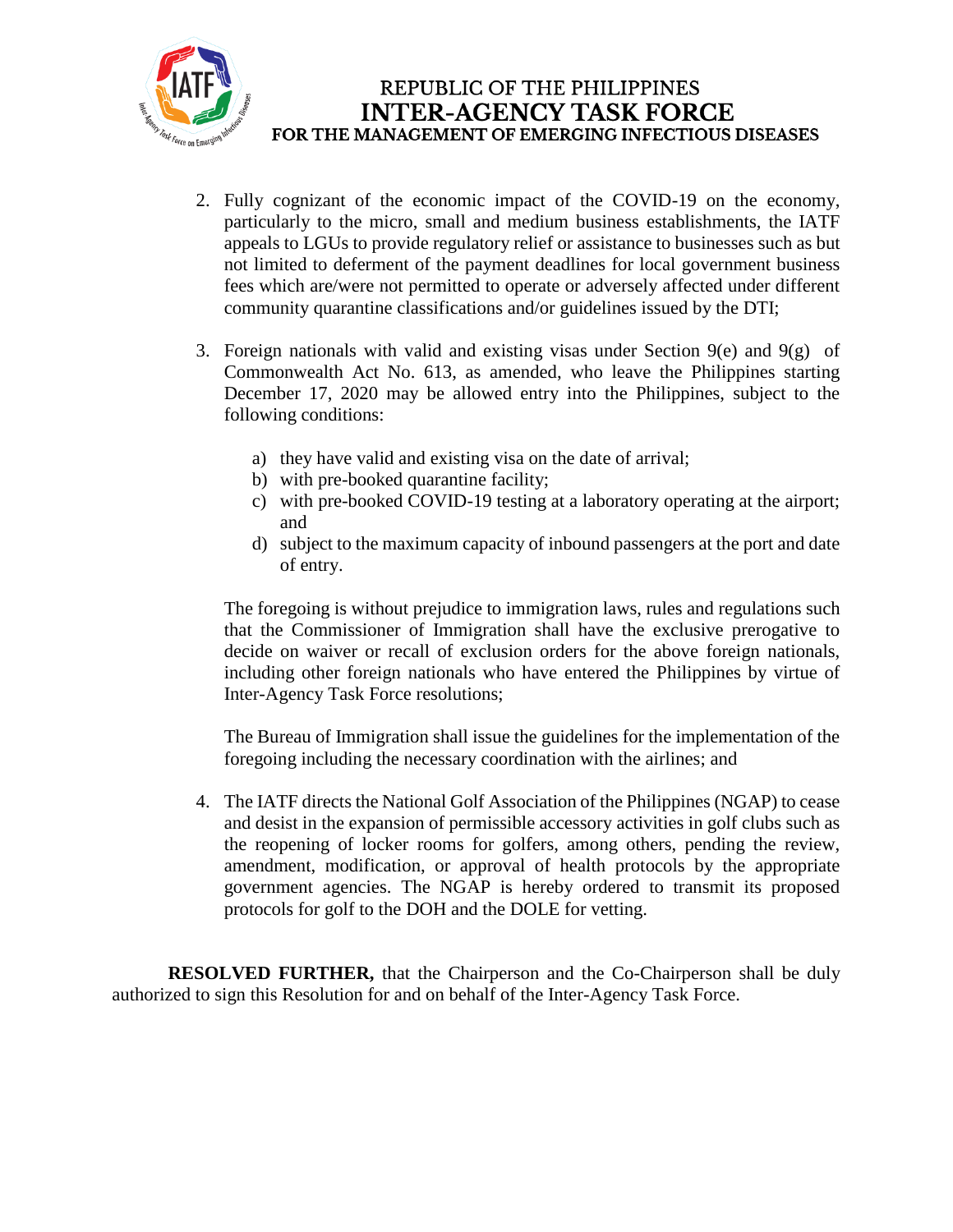

## REPUBLIC OF THE PHILIPPINES **INTER-AGENCY TASK FORCE** FOR THE MANAGEMENT OF EMERGING INFECTIOUS DISEASES

**APPROVED** during the 89th Inter-Agency Task Force Meeting, as reflected in the minutes of the meeting, held this 17th of December 2020 *via* video conference.

Kun

**KARLO ALEXEI B. NOGRALES** Secretary, Office of the Cabinet Secretary IATF Co-Chairperson